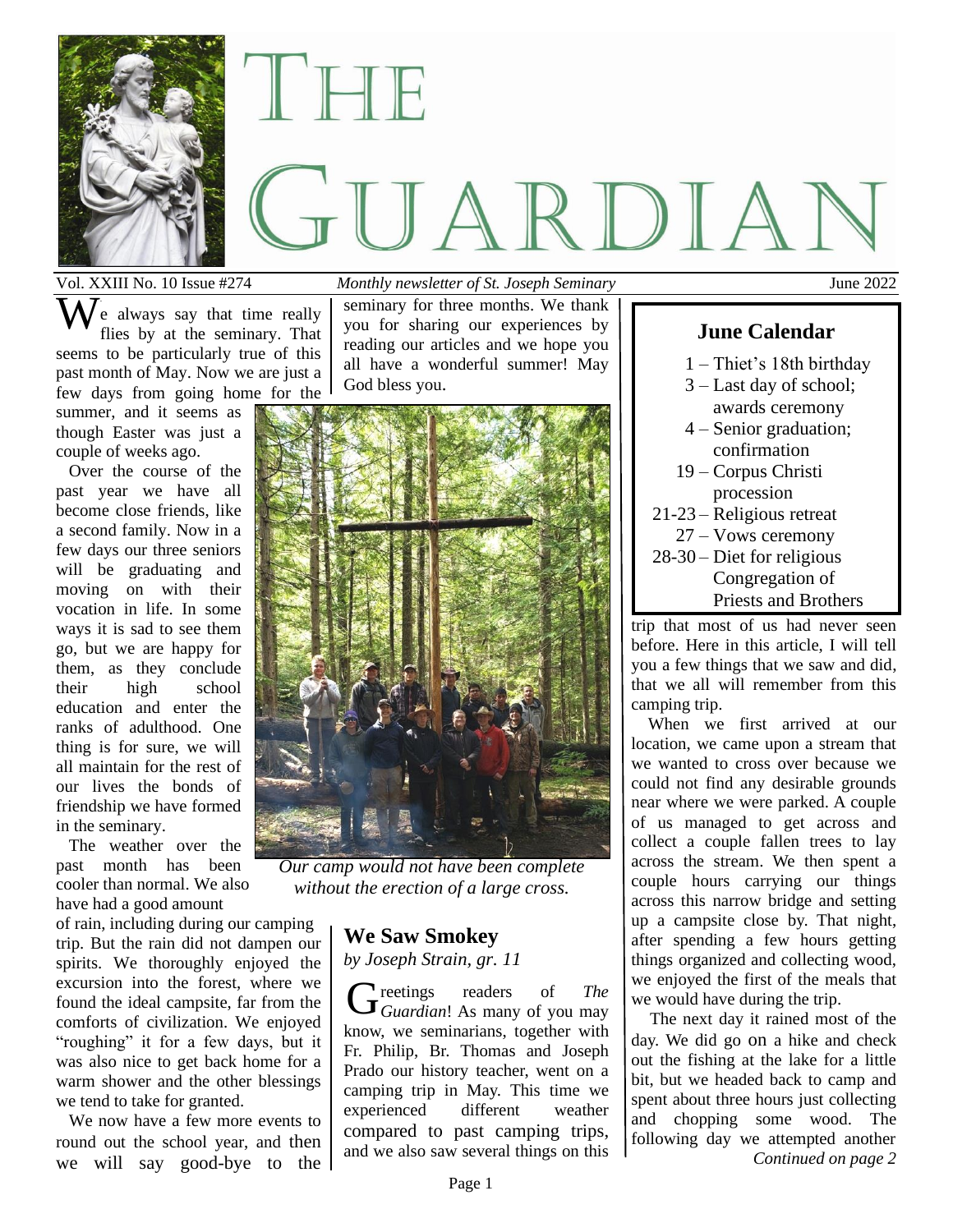#### *Continued from page 1*

### **We Saw Smokey**

hike heading in the opposite direction. This hike was a little better than our first one, but then we hit the areas that had snow. This hike only lasted a few hours; afterwards, we were once again spending a few hours at camp collecting more and more firewood.

On Friday, we all hopped into the vans and drove



*Three days in a row we had the Rogation Processions at the City of Mary.*

down to the lake for a little bit. Some of us did some fishing while everyone else tried skipping some rocks or swimming. On the way back to camp, we saw two black bears about three miles along the road. A couple of us managed to get a picture of one of these bears. This was one of the best things that we got to see during the camping trip.

 The rest of Friday was more relaxed and when Saturday morning came, we managed to get everything packed up and move out of the area by eleven o'clock in the morning. But before we left the area for good, we took one last short hike

just near the highway before heading back

here to the Seminary to finish the rest of the school year. May God bless all of you and may you all have a great summer!

# **Of Edifying Edifices**

*by William Davis, gr. 11*

f you ever go to Europe, you will notice a touching  $\int$  f you ever go to Europe, you will notice a touching tribute to the Catholicism that once flourished in Christ's Continent. Cathedrals, basilicas, churches of all kinds and sizes seem to just be littered throughout Europe. You could go to any village and find a church,

or go to any city and find a cathedral.

 Even in America you will find beautiful churches built by fervent Catholics for the glory of God. Indeed, this is a fond tribute to a glorious past. Even though we now are lucky to even have churches, and in some cases are forced to give glory to God in private homes or anywhere else we can manage, we can still look with awe to the silent and steadfast glory which yet lives on in the great cathedrals. It can be a bitter pill to swallow, however, if you go into one of these gorgeous buildings and find it defiled by the table set up in front of the beautiful main altar.

 But I sometimes wonder how such great buildings could ever have been made. I doubt that even with today's technology we would ever be able to construct such magnificent buildings. With the modern world's cranes and tractors and array of construction equipment, something vital is missing. Devotion. This world holds precious little sentiment for architecture anymore. Buildings rise into the sky in months; hired workers move machines to raise edifices with seemingly little effort. Now, of course, there is a great deal of labor involved, but do the workers making these modern "works of art" really care about what they are building? Probably not. And in this I think we can find the main reason for the differences between old cathedrals and



*We spotted a black bear on one of our hikes.*

stuffy office buildings.

 Some large churches took centuries to build. Most men who started these buildings knew they would never see their completion. Year after year, however, devoted men would commit themselves to laboring on these magnificent churches. Back then, the men who built the churches put not only their muscles, but also their their hearts and love of God

into these structures. Although most laborers knew that they would never live to see the completion of their handicraft, they remained undaunted. To them, this was one of the main ways these often simpleminded men could show their love for God and His Church. And even if they never lived to attend a Mass in these enormous works of art, they labored even harder so that their children could say with pride, "My father helped build this masterpiece."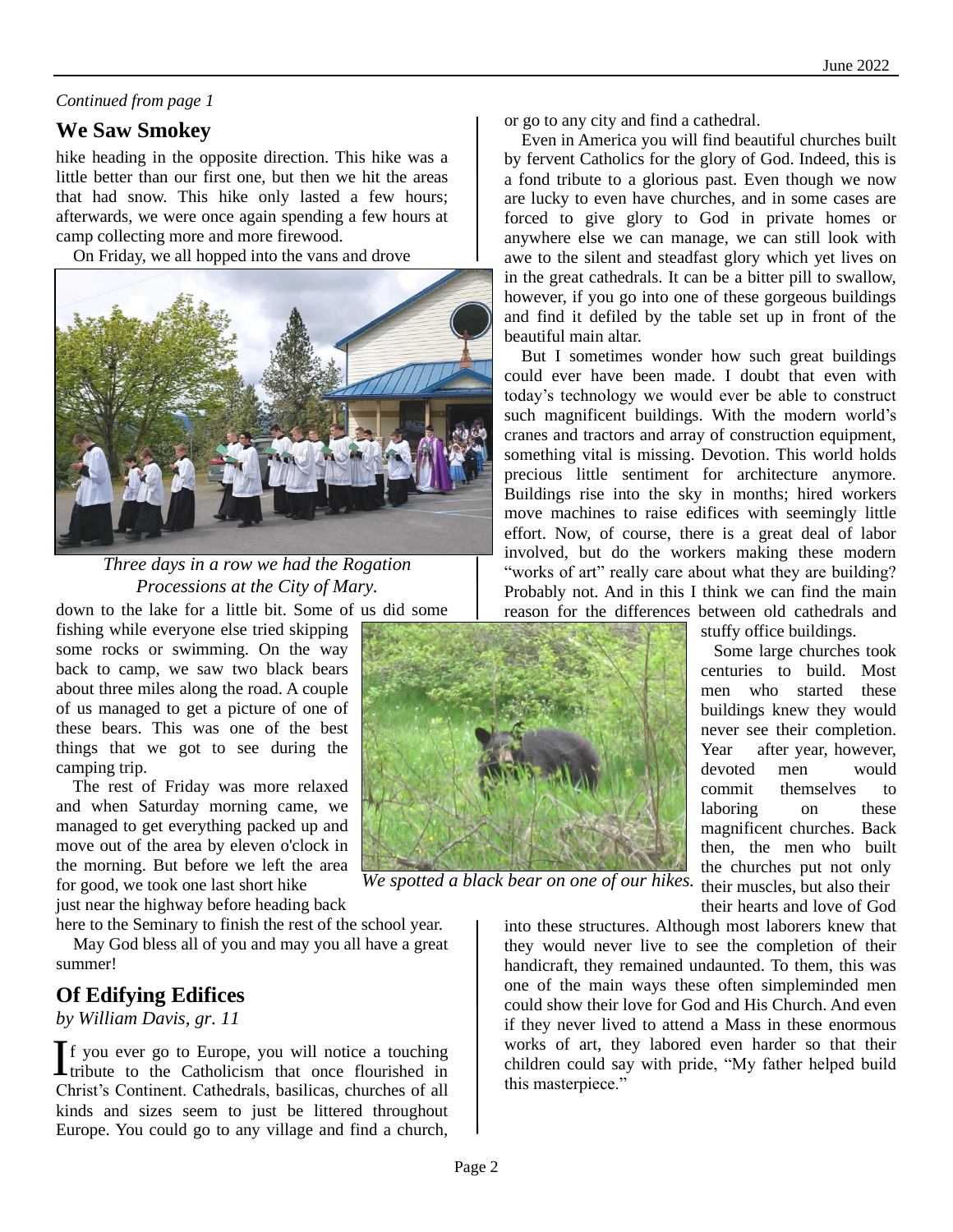June 2022





*Our camping trip this year was in the forest around Lake Pend Oreille.*

*Opening procession for the Forty Hours Adoration.*



*On May 13 we processed around the property reciting the 15 decades of the Rosary.*



*There was plenty of beautiful scenery for hiking.*



*We used the campfire for cooking, as well as to keep warm.*



*During April and May the seminarians helped get the garden ready for planting.*